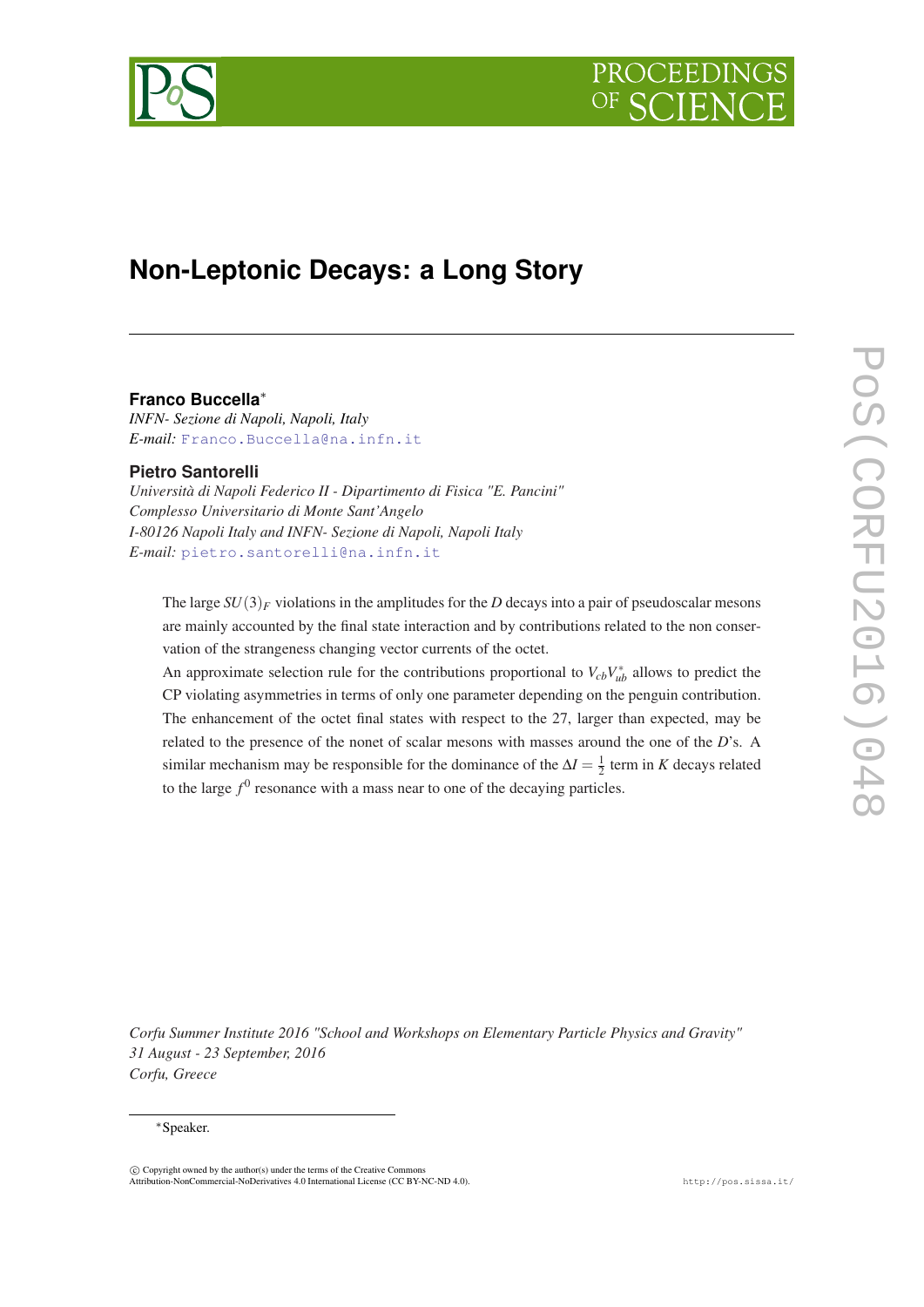#### 1. Introduction

The non-leptonic decays of hadrons played and is playing a central role in understanding the weak interactions. Here, we will give a very short historical introduction to the non-leptonic decay modes of the hadrons. We will start with the K decays up to consider the two body decays of heavy mesons and CP violation. At the end we will discuss our model to study the non-leptonic two body (pseudoscalar) decays of *D* mesons. In the model, the large  $SU(3)_F$  violation are mainly accounted by the Final State Interactions and by contributions to the amplitude related to the nonconservation of the strangeness changing octect vector currents. In the next section we will give a short historical review of weak interactions and CP violation; then, in the third section, we will discuss non-leptonic decays of *D* mesons and we will give our conclusions.

### 2. Historical introduction

The experimental discovery of strange particles, expecially kaons, in the 50's had a decisive impact to understand weak interactions. The oscillation of neutral kaons, produced with opposite strangeness and evolving as a combination of two (almost) CP eigenstates with different lifetime, mass and decay channels, proposed by Gell-Mann and Pais [\[1\]](#page-6-0) and experimentally verified by Piccioni [\[2](#page-6-0)]. This inspired Bruno Pontecorvo [\[3,](#page-6-0) [4](#page-6-0)] to propose neutrino oscillations, which provide, after a long research to confirm them, the bridge towards physics beyond the standard model.

The brilliant solution by C. N. Yang and T. D. Lee [\[5\]](#page-6-0) of the  $\theta$  -  $\tau$  enigma with the opposite parity of the  $3\pi$  and  $2\pi$  final states in the decay of the charged kaon lead to the evidence in the experiment conducted by Madame Wu of parity violation in  $\beta$  decay of polarized cobalte and to the  $V - A$ theory of weak interactions by R.e. Marshak and E.C.G. Sudarshan [\[6\]](#page-6-0) and by R.P. Feynman and M. Gell-Mann [\[7\]](#page-6-0). Another crucial point in the knowledge of the non-leptonic decays is the, so called,  $\Delta I = \frac{1}{2}$  $\frac{1}{2}$  rule [\[1,](#page-6-0) [8](#page-6-0)]. It refers to the fact that the in  $K \to \pi \pi$  decays the final state with isospin zero,  $I = 0$  is larger than the one with  $I = 2$ . In particular, in the  $K \to \pi \pi$  the ReA<sub>0</sub>/ReA<sub>2</sub> = 22.4 and a similar result in the decays of strange baryons. This rule implies

$$
A(K^0 \to \pi^+ \pi^-) = A(K^0 \to \pi^0 \pi^0)
$$

and a selection rule against  $A(K^+ \to \pi^+ \pi^0)$  which is the main motivation of the fact that  $K^+$  has a longer lifetime than *KS*. Regarding the baryon decays, we have

$$
A(\Lambda \to p + \pi^{-}) = -\sqrt{2}A(\Lambda \to n + \pi^{0}),
$$
  
\n
$$
A(\Xi^{-} \to \Lambda + \pi^{-}) = \sqrt{2}A(\Xi^{0} \to \Lambda + \pi^{0}),
$$
  
\n
$$
A(\Sigma^{+} \to p + \pi^{0}) = \sqrt{2} [A(\Sigma^{+} \to n + \pi^{+}) - A(\Sigma^{-} \to n + \pi^{-})].
$$
\n(2.1)

While the semileptonic and leptonic decays  $K^- \to \pi^0 + e^- + \bar{v_e}$ ,  $K^- \to \pi^0 + \mu^- + \bar{v_\mu}$  show a smaller coupling with respect to  $\pi^- \to \pi^0 + e^- + \bar{v_e}$  and  $\pi^- \to \pi^0 + \mu^- + \bar{v_\mu}$  the amplitudes for the  $|\Delta S| = 1$  non-leptonic decays of the strange particles are rather large. The Cabibbo universality for the hadron weak current [\[9\]](#page-6-0)

$$
J_{\mu} = \bar{u}(x)\gamma_{\mu}(1-\gamma_5)\left[\cos(\theta_C)d(x) + \sin(\theta_C)s(x)\right]
$$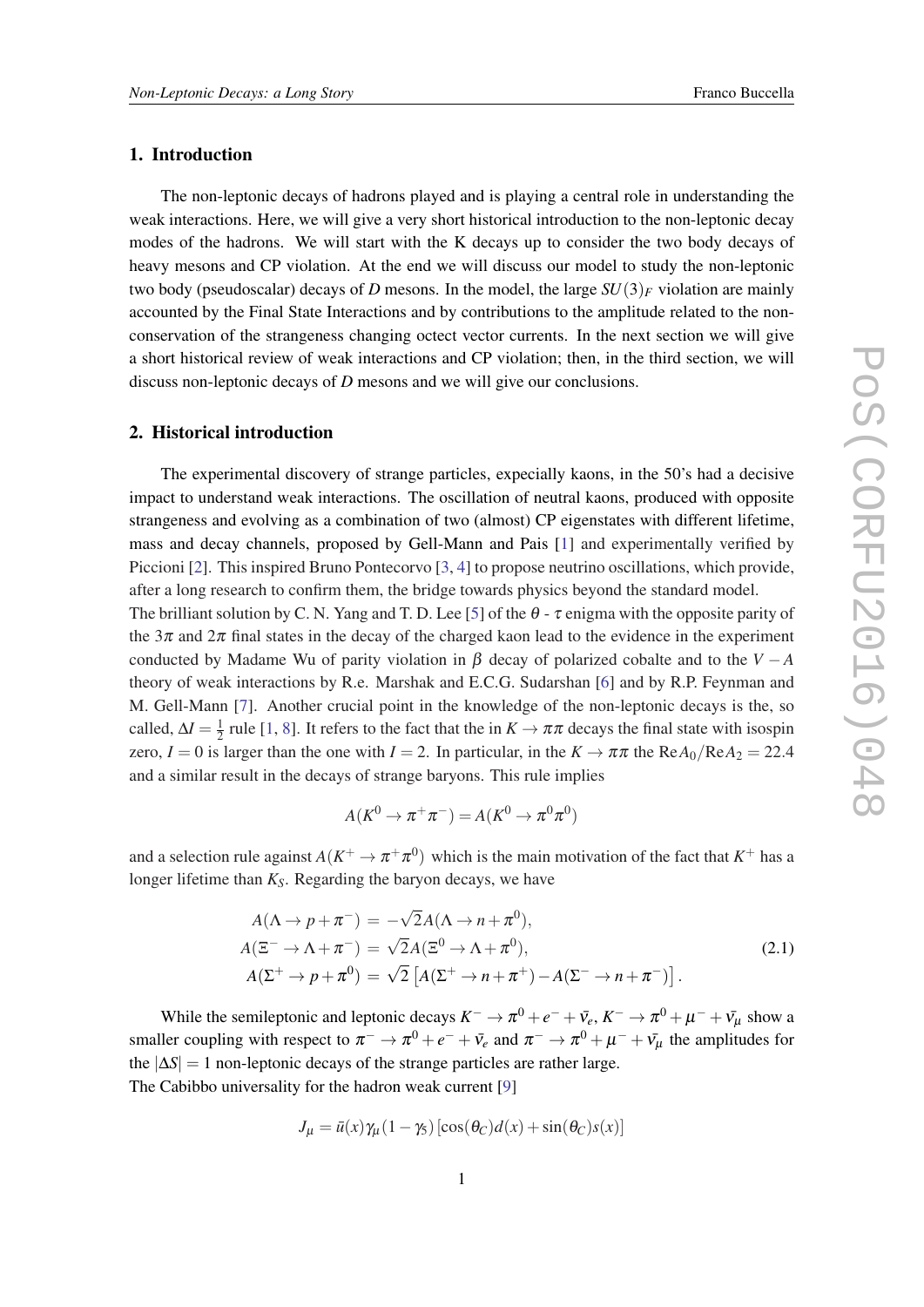|   | $UT_{fit}$            |  |  |
|---|-----------------------|--|--|
| λ | $0.22497 \pm 0.00069$ |  |  |
| А | $0.833 + 0.012$       |  |  |
| p | $0.157 \pm 0.014$     |  |  |
| n | $0.352 \pm 0.011$     |  |  |

Table 1: Fitted parameters entering in the CKM matrix.

gives rise to the effective lagrangian

$$
L_{eff}^{\Delta S=1} = \frac{G_F}{\sqrt{2}} \cos(\theta_C) \sin(\theta_C) \left[ \bar{d}(x) \gamma^{\mu} (1 - \gamma_5) u(x) \right] \left[ \bar{u}(x) \gamma_{\mu} (1 - \gamma_5) s(x) \right]
$$
(2.2)

which contains both components with Isospin  $I = 1/2$  and  $I = 3/2$  involved in the  $K \to \pi \pi$  transitions. If we take into account QCD corrections, the transitions with ∆*I* = 1/2 are enhanced together with a suppression of the  $\Delta I = 3/2$  ones. In particular [[10](#page-6-0), [11\]](#page-6-0)

$$
\frac{k^2}{2} [\bar{d}_L \gamma^\mu u_L \bar{u}_L \gamma_\mu s_L - \bar{u}_L \gamma^\mu u_L \bar{d}_L \gamma_\mu s_L] + \frac{1}{2k} [\bar{d}_L \gamma^\mu u_L \bar{u}_L \gamma_\mu s_L + \bar{u}_L \gamma^\mu u_L \bar{d}_L \gamma_\mu s_L]
$$
(2.3)

For a quite recent review on the subject we will address to Ref. [\[12](#page-6-0)].

At the beginning of 1970 S. Glashow, J. Iliopoulos and L. Maiani [\[13](#page-6-0)] assumed the existence of a fourth quark, the charm, coupled to the combination:

$$
-\sin(\theta_C)d + \cos(\theta_C)s
$$

and some years later M. Kobayashi and T. Maskawa [[14\]](#page-6-0) wrote the general mixing matrix for six quarks. A possible parameterization of the Cabibbo-Kobayashi-Maskawa matrix was proposed by L. Wolfenstein [\[15](#page-6-0)]

$$
V_{CKM} = \begin{pmatrix} 1 - \lambda^2/2 & \lambda & A\lambda^3(\rho - i\eta) \\ -\lambda & 1 - \lambda^2/2 & A\lambda^2 \\ A\lambda^3(1 - \rho - i\eta) & -A\lambda^2 & 1 \end{pmatrix},
$$
(2.4)

where  $\lambda = \sin(\theta_C)$  and the parameters A,  $\rho$  and  $\eta$  were intended to be of the order of unity. Many fit of these parameters can be found in literature, we mention in table 1 the UT fit results [\[16\]](#page-6-0).

In this parametrization the effects of CP violation are related to the  $\eta$  parameter. More precisely, any observable which violates CP must be proportional to the *so-called JCP* parameter [\[17\]](#page-6-0)

$$
J_{CP} = \mathfrak{S} \left( V_{ai} V_{bj} V_{aj}^* V_{bi}^* \right) = \eta A^2 \lambda^6 + \mathcal{O}(\lambda^8).
$$
 (2.5)

The CP violation has been observed experimentally in the *K* [[18\]](#page-6-0) and in the *B* systems. In the neutral kaon decays the CP violating effects are parameterized in terms of  $\varepsilon$ , and  $\varepsilon'$  by means of the ratios:

$$
\frac{A(K_L \to \pi^+ \pi^-)}{A(K_S \to \pi^+ \pi^-)} = \varepsilon + \varepsilon',
$$
\n
$$
\frac{A(K_L \to \pi^0 \pi^0)}{A(K_S \to \pi^0 \pi^0)} = \varepsilon - 2\varepsilon',
$$
\n(2.6)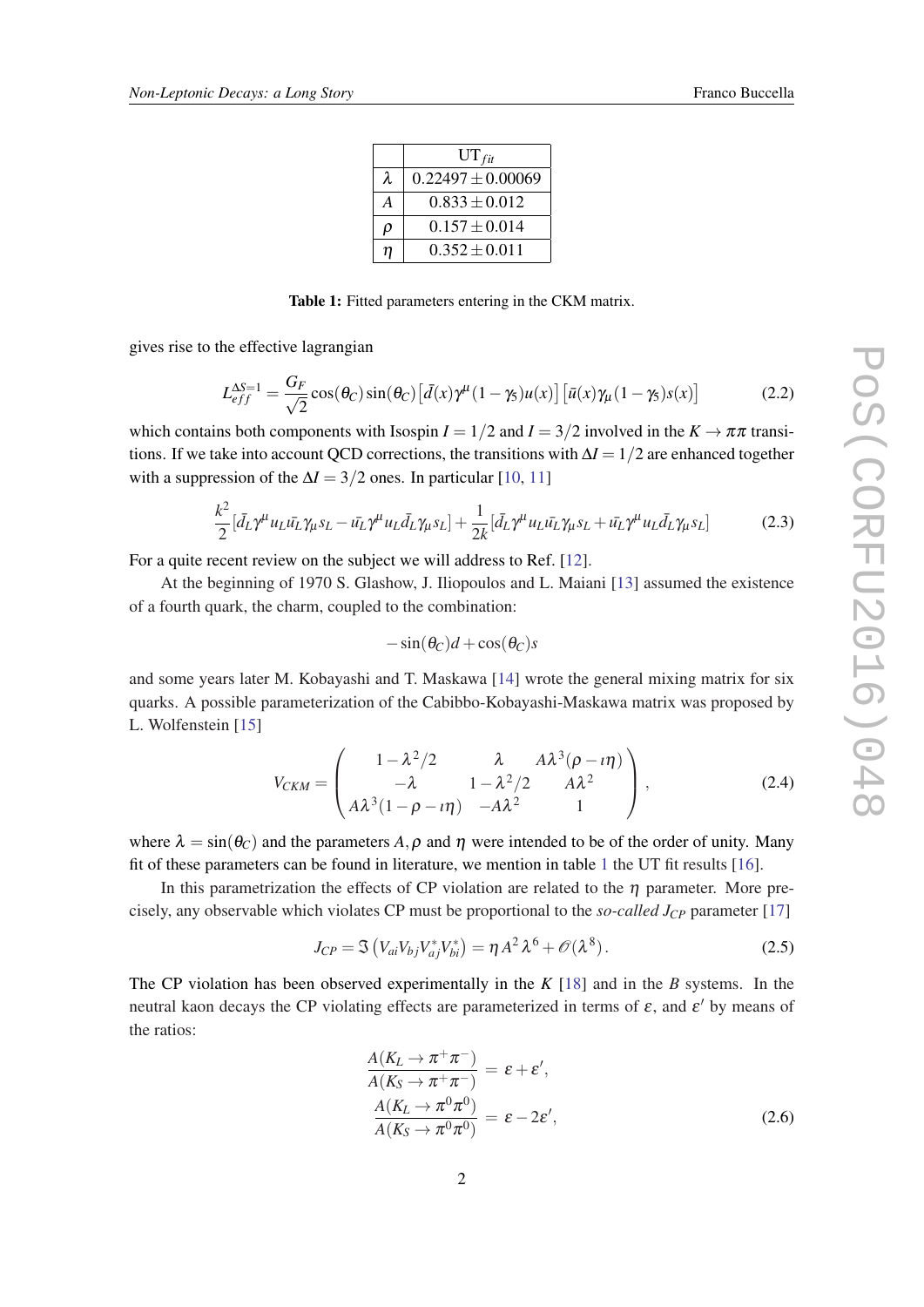where  $\varepsilon$  is related to the *indirect* CP violation and  $\varepsilon'$  to the *direct* one. For a recent report on this subject and in particular on  $(\varepsilon'/\varepsilon)$  quantity see, for example, [[19\]](#page-6-0).

Indeed it has been easier to measure the CP violating asymmetry at the beauty factories (Belle and BaBaR) in the *golden channel*  $J/\psi K_S$  in neutral B decays [\[20](#page-6-0), [21\]](#page-7-0):

$$
B^0 \equiv d\bar{b} \rightarrow d\bar{c}c\bar{s}
$$
  

$$
\bar{B}^0 \equiv \bar{d}b \rightarrow \bar{d}c s\bar{c}
$$

and the two amplitudes:

$$
\langle J/\psi \overline{K}^0 | \bar{s}_L \gamma^{\mu} c_L \bar{c}_L \gamma_{\mu} b_L | B^0 > \\ \langle J/\psi K^0 | \bar{c} \gamma^{\mu} s_L \bar{b}_L \gamma_{\mu} c_L | \overline{B}^0 > \rangle
$$

are equal.

# 3. The non-leptonic two body decays of *D* mesons and CP violation

Also in the charm sector there is the possibility to study effects of CP violation. It is interesting, for example, to look for CP violations not accounted by the phase in the CKM matrix in the search for physics beyond the standard model. A possible signal has been the measurement of the difference between the CP violating asymmetries in the neutral  $D^0$  decays (*cū* and  $u\bar{c}$ ) for the final states with two charged kaons or pions [\[22](#page-7-0), [23,](#page-7-0) [24](#page-7-0), [25](#page-7-0), [26,](#page-7-0) [27](#page-7-0), [28\]](#page-7-0).

To give theoretical predictions about these asymmetries the first step consists in evaluating the non-leptonic amplitudes starting from the effective hamiltonian. The calculation can be done in the framework of models because it is not reliable the heavy quark effective theory approach due to the fact that  $1/m<sub>c</sub>$  corrections can be large. An approach weak model dependent and, in principle, capable to include corrections is based on  $SU(3)_F$  flavour symmetry. In this framework, one has to evaluate the matrix elements of the  $\Delta U = 1$  and  $\Delta U = 0$  parts of the effective hamiltonian, proportionally respectively to [\[29](#page-7-0)]

$$
V_{cs}V_{us}^* - V_{cd}V_{ud}^* \approx \sin(2\theta_C) \approx 2\lambda ,
$$
  
\n
$$
V_{cs}V_{us}^* + V_{cd}V_{ud}^* = -V_{cb}V_{ub}^* = -A^2\lambda^5(\rho + i\eta).
$$

The moduli of the  $\Delta U = 1$  amplitudes may be obtained by the very precisely measured branching ratios of  $D^0$  into charged kaons and pions, but the strong phases, which appear in the expression of the CP violating asymmetries, should be fixed by a theoretical approach able to reproduce the experimental branching ratios for both charged and neutral kaon and pion final states. Indeed strong  $SU(3)_F$  violations are present, since the theoretical predictions

$$
A(D^0 \to \pi^+ \pi^-) = -A(D^0 \to K^+ K^-),
$$
  

$$
A(D^0 \to K^0 \bar{K}^0) = 0,
$$

are strongly contradicted by the experimental branching ratios [[30\]](#page-7-0)

$$
Br(D^0 \to \pi^+ \pi^-) < Br(D^0 \to K^+ K^-),
$$
\n
$$
Br(D^0 \to K_S K_S) > 0.
$$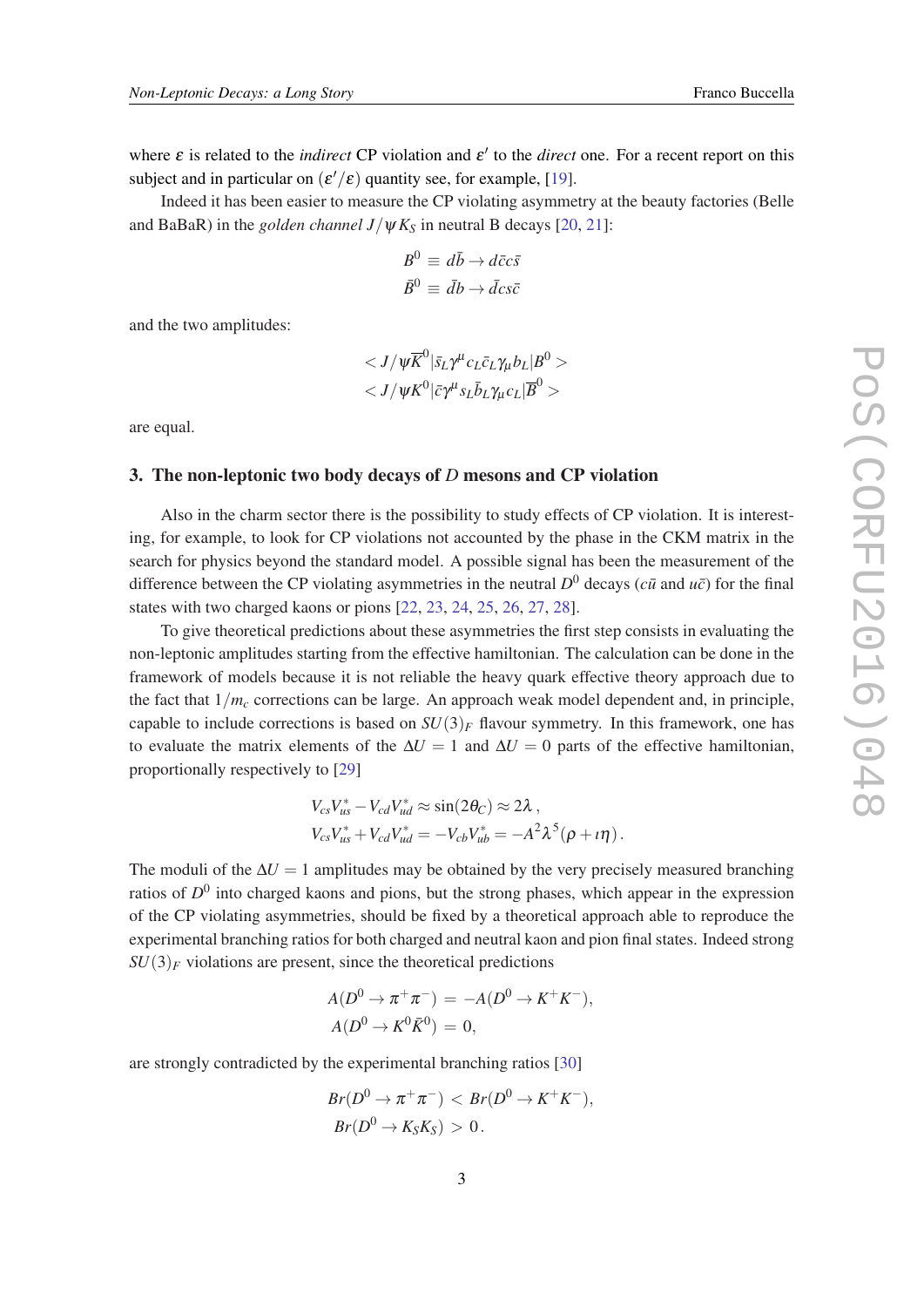<span id="page-4-0"></span>

| Channel                       | Fit $(\times 10^{-3})$ | Exp. $(\times 10^{-3})$ |
|-------------------------------|------------------------|-------------------------|
| $\bf CF$                      |                        |                         |
| $BR(D^+\to \pi^+K_S)$         | $15.72 \pm 0.41$       | $15.3 \pm 0.6$          |
| $BR(D^+\to \pi^+K_L)$         | $14.27 \pm 0.38$       | $14.6 \pm 0.5$          |
| $BR(D^0 \to \pi^+ K^-)$       | $39.33 \pm 0.40$       | $39.3 \pm 0.4$          |
| $BR(D^0 \to \pi^0 K_S)$       | $12.02 \pm 0.35$       | $12.0 \pm 0.4$          |
| $BR(D^0 \to \pi^0 K_L)$       | $9.48 \pm 0.28$        | $10.0 \pm 0.7$          |
| SCS                           |                        |                         |
| $BR(D^0 \to \pi^+ \pi^-)$     | $1.42 \pm 0.03$        | $1.421 \pm 0.025$       |
| $BR(D^0 \to \pi^0 \pi^0)$     | $0.83 \pm 0.04$        | $0.826 \pm 0.035$       |
| $BR(D^+\to \pi^+\pi^0)$       | $1.24 \pm 0.06$        | $1.24 \pm 0.06$         |
| $BR(D^0 \rightarrow K^+K^-)$  | $4.00 \pm 0.07$        | $4.01 \pm 0.07$         |
| $BR(D^0 \rightarrow K_S K_S)$ | $0.17 \pm 0.04$        | $0.18 \pm 0.04$         |
| $BR(D^+ \rightarrow K^+K_S)$  | $2.99 \pm 0.14$        | $2.95 \pm 0.15$         |
| <b>DCS</b>                    |                        |                         |
| $BR(D^+\to \pi^0 K^+)$        | $0.166 \pm 0.011$      | $0.189 \pm 0.025$       |
| $BR(D^0 \to \pi^- K^+)$       | $0.140 \pm 0.003$      | $0.1399 \pm 0.0027$     |

Table 2: Result of the fit; CF means Cabibbo Favoured, SCS and DCS mean respectively singly and double Cabibbo suppressed decay modes. See text for more details.

It has been understood since a long time that these strong  $SU(3)_F$  violations are the consequence of the final state interaction due to the presence in the mass region of the *D*'s of a nonet of scalar positive parity resonances, whose mass splittings imply different phases for the  $I = 0.1/2$ and 1 final states [\[31](#page-7-0)]. Such phases are implied by the isospin sum rules for the Cabibbo favoured and single Cabibbo suppressed amplitudes:

$$
A(D^+\to \pi^+\bar{K}^0) = \sqrt{2}A(D^0\to \pi^+K^-) - A(D^0\to \pi^0\bar{K}^0),
$$
  

$$
\sqrt{2}A(D^+\to \pi^+\pi^0) = A(D^0\to \pi^+\pi^-) - A(D^0\to \pi^+\pi^0),
$$

with large angles in the Gauss plane of the corresponding triangles. In fact

$$
A(D^{0} \to 2\pi, I=2) = 0.4 e^{i\delta/2} A(D^{0} \to 2\pi, I=0).
$$
 (3.1)

For the  $D^0$  single Cabibbo suppressed decays we have been able to reproduce the branching ratios into  $K\overline{K}$  and  $\pi\pi$  with  $SU(3)_F$  symmetry for the matrix elements of the non-leptonic weak lagrangian and the  $SU(3)_F$  violation are a consequence of the phases of the octet final state interaction in the  $I = 1$  channel,  $\delta_1$ , and in the  $I = 0$  channels, for which we have three parameters, the mixing angle  $\phi$  for the singlet and octet states and the two phases  $\delta_0$  and  $\delta'_0$ .

The main contribution to the  $\Delta U = 0$  part proportional to  $V_{cb}V_{ub}^*$  is expected to come from the penguin contribution due to the operator

$$
\bar{u}_L \gamma^{\mu} \lambda_a c_L [\bar{u} \gamma_{\mu} \lambda_a u + \bar{d} \gamma_{\mu} \lambda_a d + \bar{s} \gamma_{\mu} \lambda_a s]
$$
\n(3.2)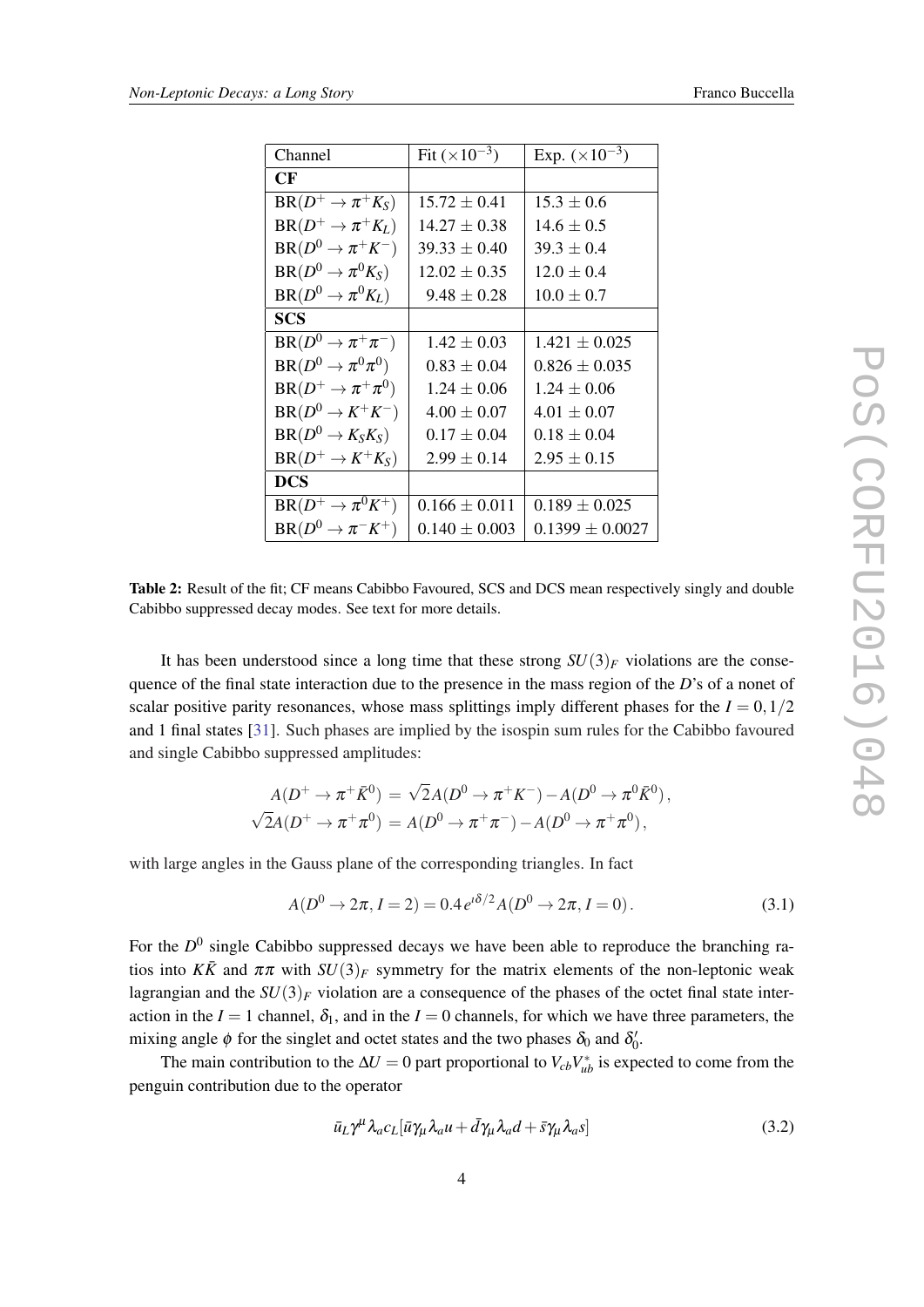which transforms as a representation of dimension 3 of  $SU(3)_F$ . We assume a selection rule against the final state  $K^0 \bar{K}^0$ , which would correspond to the production at the same time of a  $s\bar{s}$  and a  $d\bar{d}$ pair, while the operator at lowest order in QCD produces either one or the other pair. So the penguin contribution gives rise to the following combination of states

$$
K^{+}K^{-} + K^{-}K^{+} + \pi^{+}\pi^{-} + \pi^{0}\pi^{0} + \pi^{-}\pi^{+} + \frac{1}{3}\eta_{8}\eta_{8} + \frac{1}{\sqrt{3}}(\pi^{0}\eta_{8} + \eta_{8}\pi^{0}).
$$
 (3.3)

The final state interaction provides the large  $SU(3)_F$  violations shown by the experimental data on the branching ratios for the Cabibbo first forbidden decays of  $D^0$ ; these data are known with a precision better than the one expected assuming the  $SU(3)_F$  symmetry. This gives us confidence that the strong phases found for the  $I = 0$  and  $I = 1$  channels are right and that the consequent predictions for the CP violating asymmetries are reliable, in particular we give

$$
\frac{a_{CP}(\pi^+\pi^-)}{a_{CP}(K^+K^-)} \approx -2.\tag{3.4}
$$

This result is confirmed by extending the study to all the two pseudoscalar mesons non-leptonic decays of the *D*'s, which implies another  $SU(3)_F$  invariant amplitude, the final state phase interaction into  $I = 1/2$  of the octet and the  $SU(3)_F$  violations related to the non-conservation of the strangeness changing vector currents of the octet and slightly different matrix reduced elements for the Cabibbo favoured amplitudes [\[32](#page-7-0)]. In table [2](#page-4-0) we report the result of our fit to the experimental branching ratios of the Cabibbo favoured, singly and double suppressed decay modes. As one can see the agreement is excellent.

Before to go to the conclusions we want to do some considerations about the role of resonances in the decays of mesons in pions and the possible contribution to the  $\Delta I = 1/2$  rule.

It is well known that, within the *naive* factorization approach, the description of the experimental enhancement of the octet with respect to the representation of dimension 27 in non-leptonic *D* decays requires to assume  $1/N_c = 0$ . This may depend on the fact that this approximation is unable to account for the enhancement factor for the matrix element of the effective non-leptonic lagrangian related to the presence of the octet resonances responsible for the strong final state interaction [\[31](#page-7-0)].

This effect is very large for *K* decays into two pions due to the  $f^0$  resonance with mass very near to the kaon mass. It implies a stronger than expected enhancement for the  $\Delta I = 1/2$  matrix elements of the effective strangeness changing weak non-leptonic lagrangian.

By comparing the contributions of the tree and penguin terms for *B* and *D* decays into two pions, we can study the kaon decays by assuming that the enhancement of the ∆*I* = 1/2 from *D* to *K* for the tree and penguin parts are in the same ratio than the ones from *B* to *D* and require to agree with the total enhancement [\[33](#page-7-0)]. In such a way it is, in principle, possible to describe  $\Delta I = 1/2$  dominance in  $K \to \pi \pi$  and to study the penguin contribution, which might be useful for the evaluation of  $\varepsilon'$ .

#### 4. Conclusions

We have proposed a model to describe the non-leptonic decays of *D* into two pseudoscalar mesons. In this model the strong violation of  $SU(3)_F$  are mainly due to the final state interactions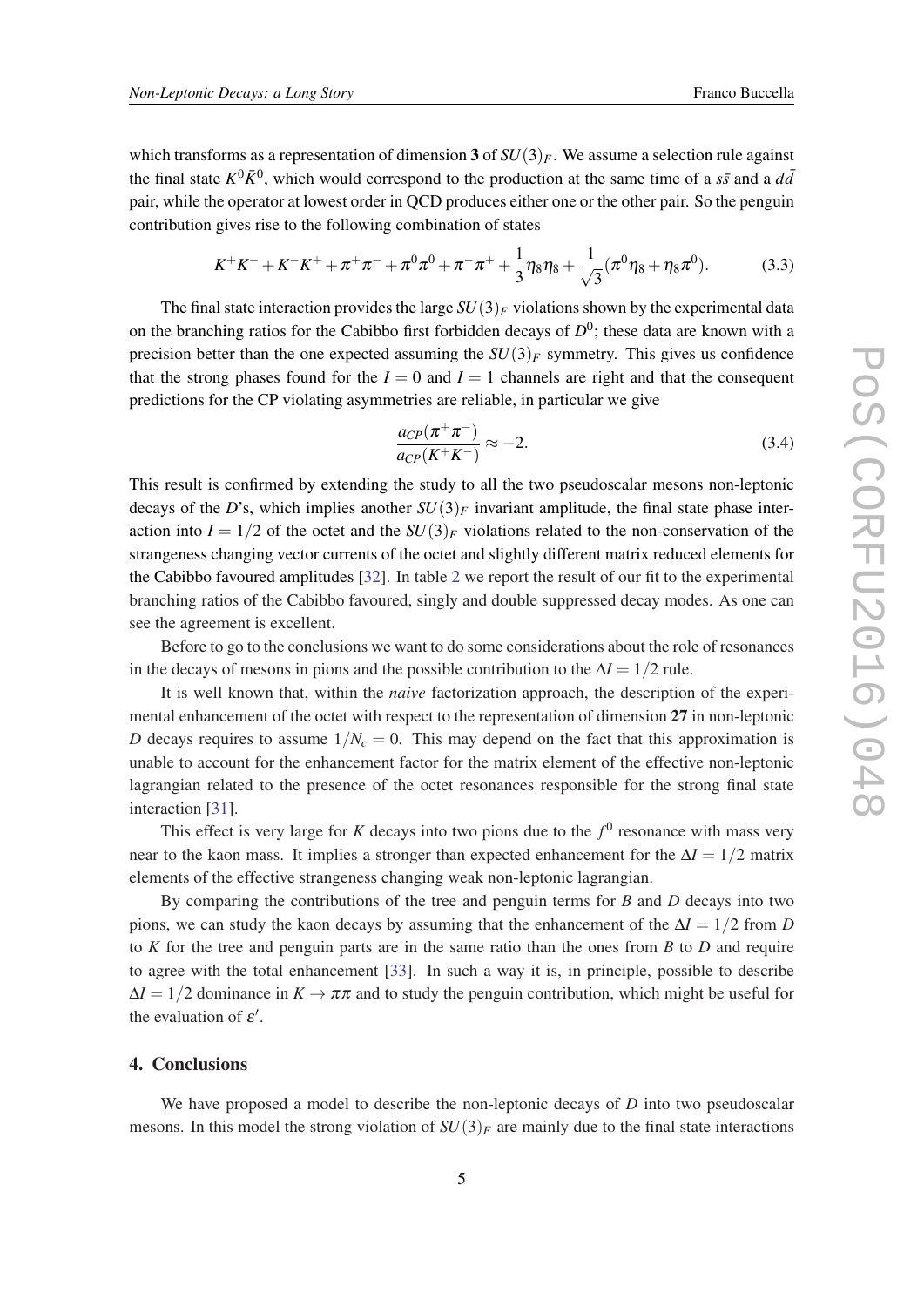<span id="page-6-0"></span>which are assumed to be dominated by an octet of scalar resonances. A direct consequences of this approach is the prediction

$$
\frac{a_{CP}(\pi^+\pi^-)}{a_{CP}(K^+K^-)} \approx -2.
$$
\n(4.1)

The experimental data about two pion decays of *B*, *D* and *K* particles suggests that the scalar resonances responsible for the final state interaction (which fixes the strong phases) may give a contribution also to the enhancement of the  $\Delta I = 1/2$  in *K* decays.

*Acknowledgments*: It is a pleasure to thank E. Franco, M. Lusignoli, A. Paul, A. Pugliese and L. Silvestrini for collaboration and discussions.

#### References

- [1] M. Gell-Mann and A. Pais, Phys. Rev. 97 (1955) 1387. doi:10.1103/PhysRev.97.1387
- [2] A. Pais and O. Piccioni, Phys. Rev. 100 (1955) 1487. doi:10.1103/PhysRev.100.1487
- [3] B. Pontecorvo, Sov. Phys. JETP 6 (1957) 429 [Zh. Eksp. Teor. Fiz. 33 (1957) 549].
- [4] B. Pontecorvo, Sov. Phys. JETP 7 (1958) 172 [Zh. Eksp. Teor. Fiz. 34 (1957) 247].
- [5] T. D. Lee and C. N. Yang, Phys. Rev. 104 (1956) 254. doi:10.1103/PhysRev.104.254
- [6] E. C. G. Sudarshan and R. e. Marshak, Phys. Rev. 109 (1958) 1860. doi:10.1103/PhysRev.109.1860.2
- [7] R. P. Feynman and M. Gell-Mann, Phys. Rev. 109 (1958) 193. doi:10.1103/PhysRev.109.193
- [8] M. Gell-Mann and A. H. Rosenfeld, Ann. Rev. Nucl. Part. Sci. 7 (1957) 407. doi:10.1146/annurev.ns.07.120157.002203
- [9] N. Cabibbo, Phys. Rev. Lett. 10 (1963) 531. doi:10.1103/PhysRevLett.10.531
- [10] G. Altarelli and L. Maiani, Phys. Lett. 52B (1974) 351. doi:10.1016/0370-2693(74)90060-4
- [11] M. K. Gaillard and B. W. Lee, Phys. Rev. Lett. 33 (1974) 108. doi:10.1103/PhysRevLett.33.108
- [12] A. J. Buras, J. M. G?ard and W. A. Bardeen, Eur. Phys. J. C 74 (2014) 2871 doi:10.1140/epjc/s10052-014-2871-x [arXiv:1401.1385 [hep-ph]].
- [13] S. L. Glashow, J. Iliopoulos and L. Maiani, Phys. Rev. D 2 (1970) 1285. doi:10.1103/PhysRevD.2.1285
- [14] M. Kobayashi and T. Maskawa, Prog. Theor. Phys. 49 (1973) 652. doi:10.1143/PTP.49.652
- [15] L. Wolfenstein, Phys. Rev. Lett. 51 (1983) 1945. doi:10.1103/PhysRevLett.51.1945
- [16] Unitarity Triangle fit Group (M. Bona *et al.*), ICHEP06 update, URL:http://www.utfit.org/UTfit/.
- [17] C. Jarlskog, Phys. Rev. Lett. 55 (1985) 1039. doi:10.1103/PhysRevLett.55.1039
- [18] J. H. Christenson, J. W. Cronin, V. L. Fitch and R. Turlay, Phys. Rev. Lett. 13 (1964) 138. doi:10.1103/PhysRevLett.13.138
- [19] A. J. Buras, EPJ Web Conf. 129 (2016) 00050 doi:10.1051/epjconf/201612900050 [arXiv:1609.05711 [hep-ph]].
- [20] B. Aubert *et al.* [BaBar Collaboration], Phys. Rev. Lett. 89 (2002) 201802 doi:10.1103/PhysRevLett.89.201802 [hep-ex/0207042].